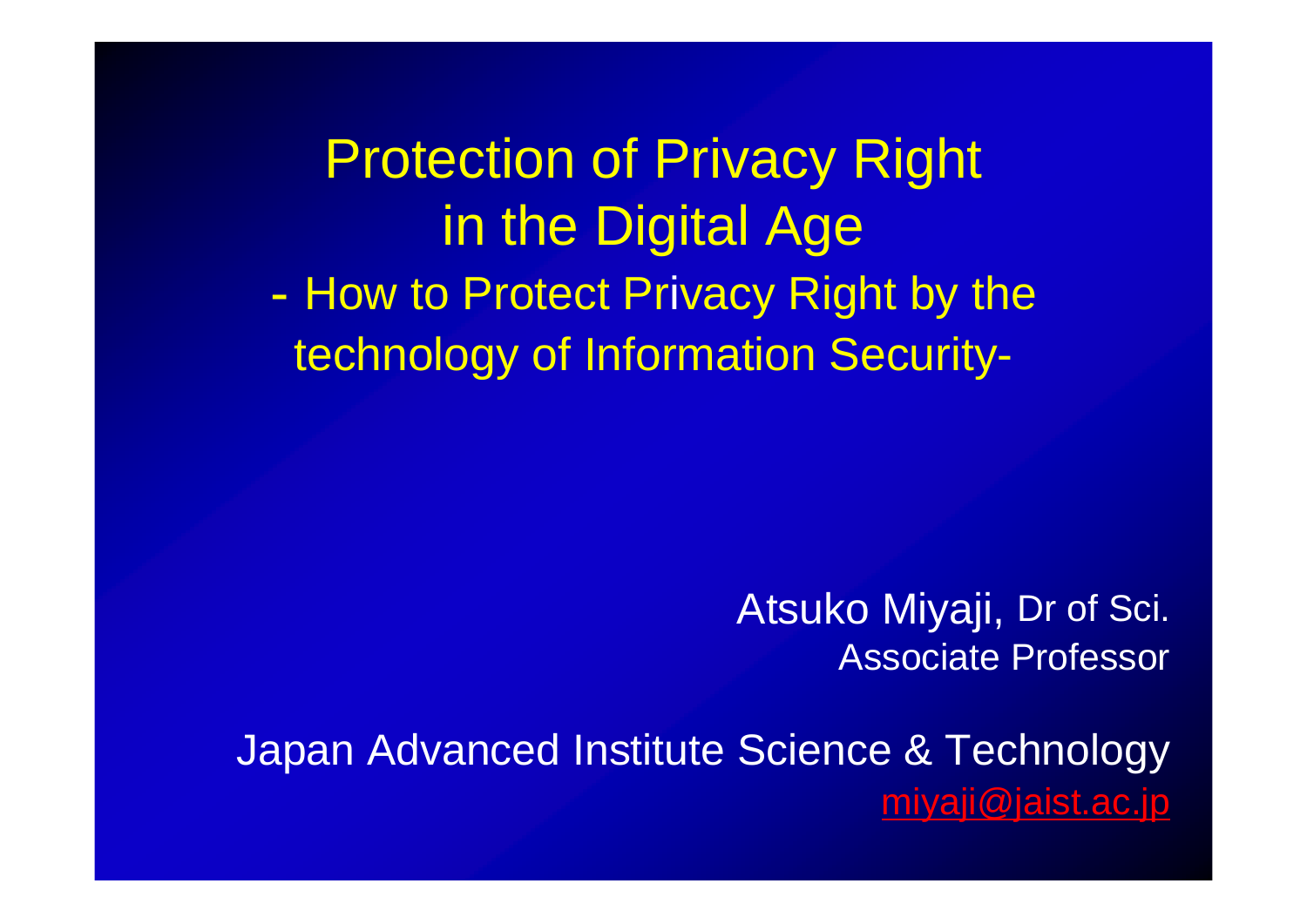

# **Outline**

1. Discuss the privacy leakage from our usual life. Our life has been digitalized.

 $\rightarrow$  Show 4 common scenarios.

- 1. through the Internet
- 2. at a shop
- 3. In a library
- 4. In a hospital

Our privacy may be leaked out.

How and Why? – give the reason in the detail.

2. Is there any technological solution to protect privacy? anonymity (pseudonym), unlink-ability group identification, probabilistic encryption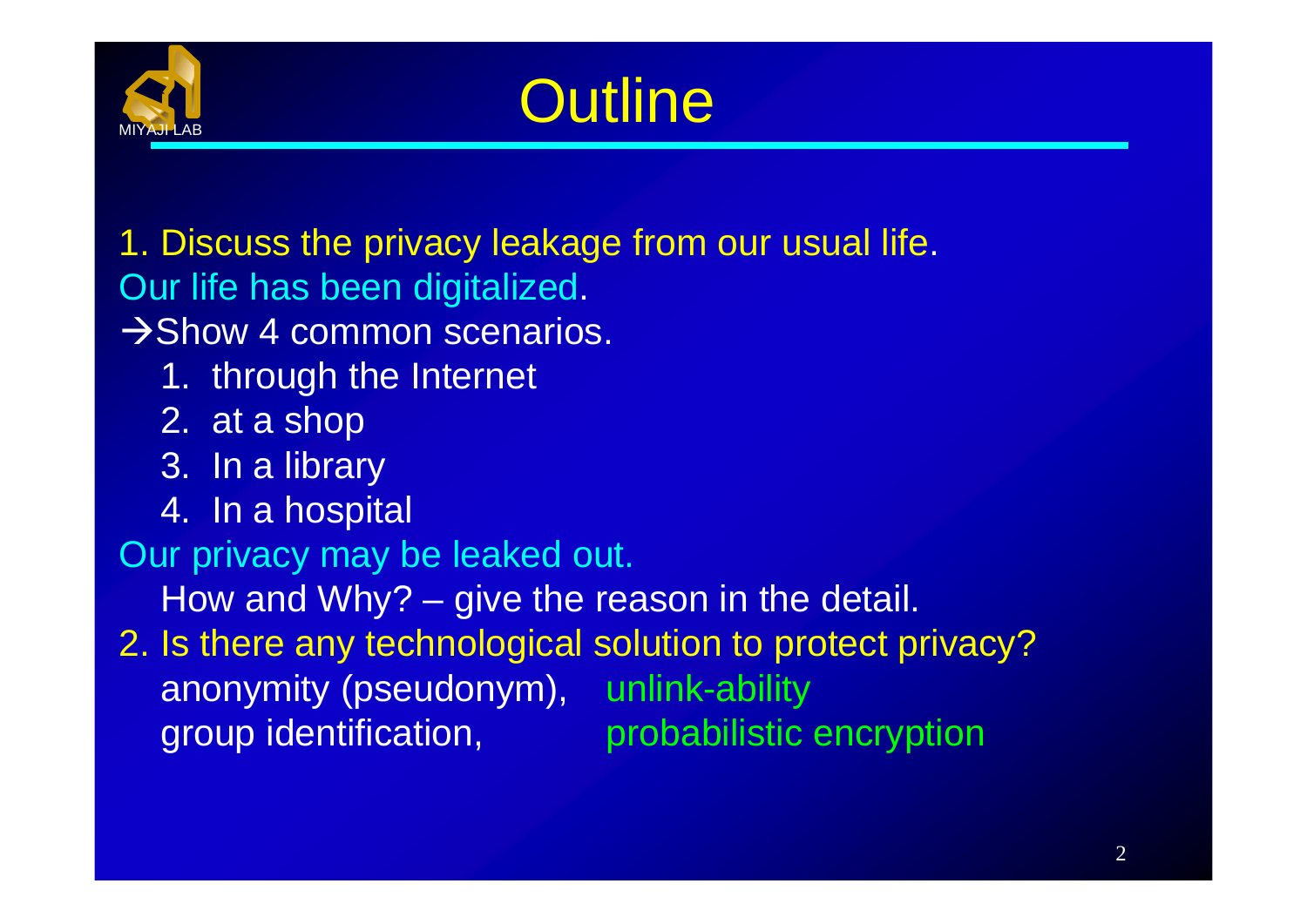# Our life has been digitalized



MIYAJI LAB

Go to Hospital for eye checkup. (Radio Frequency Identification) Borrow a book with RFID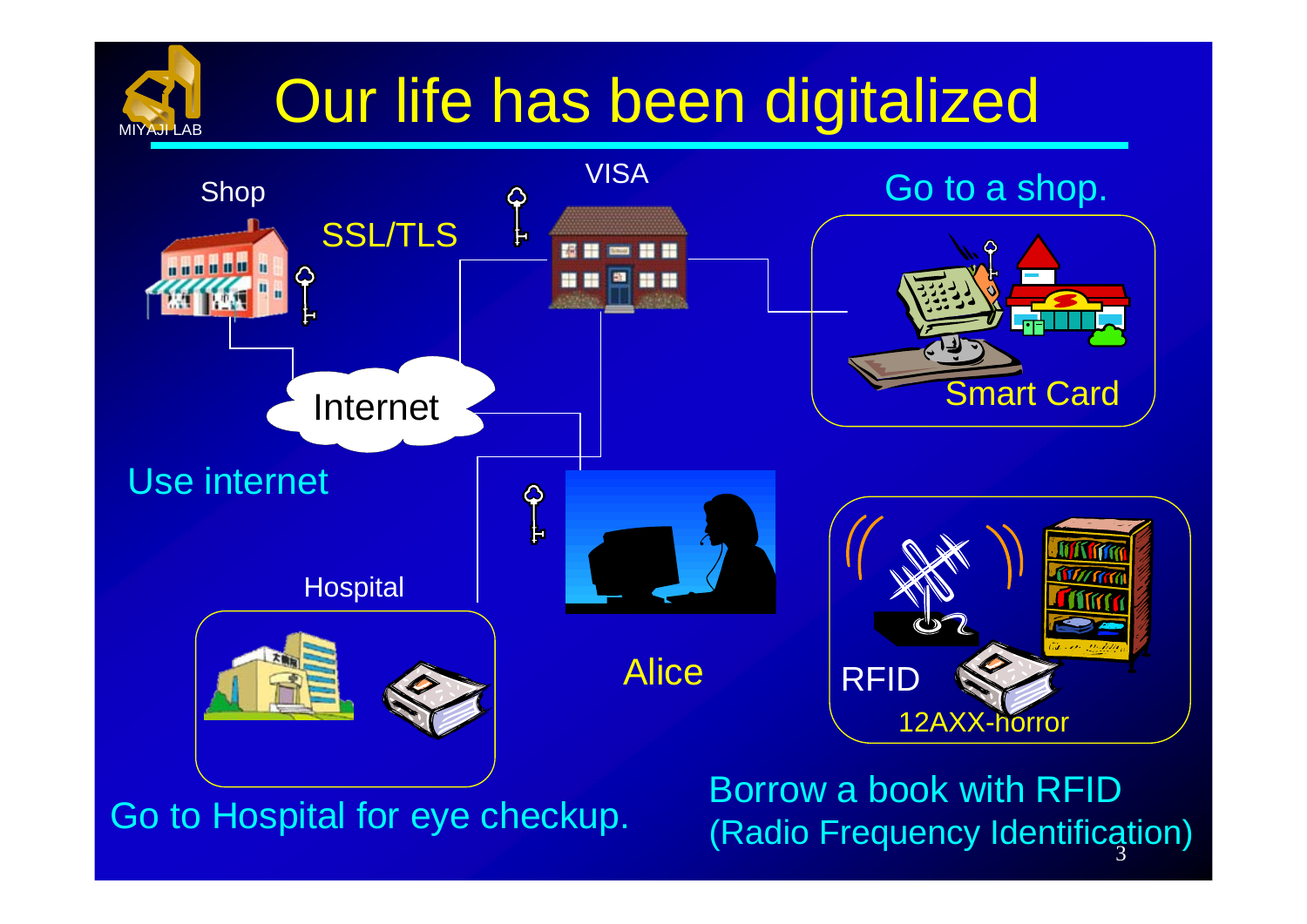

# Our privacy is leaked out 1

It seems secure by encryption.  $\Rightarrow$  Keep security analysis against algorithm. Need a fault tolerance system that stands if a key is stolen.

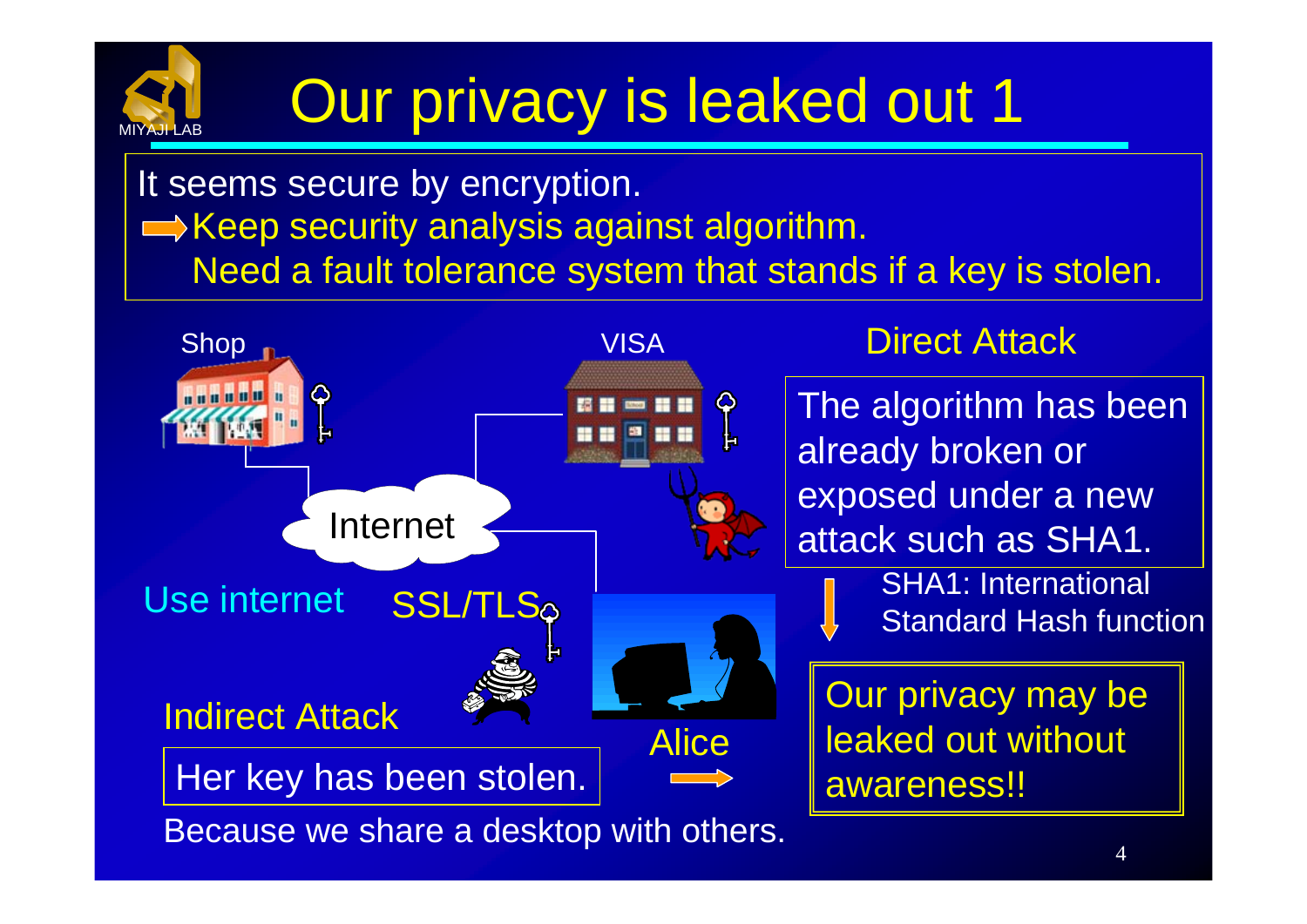# Our privacy is leaked out 2

MIYAJI LAB

It seems secure: face-to-face communication without Internet, a smart card, assured theoretically, and a card never stolen. Pay attention to realistic analysis as well as theoretical analysis.

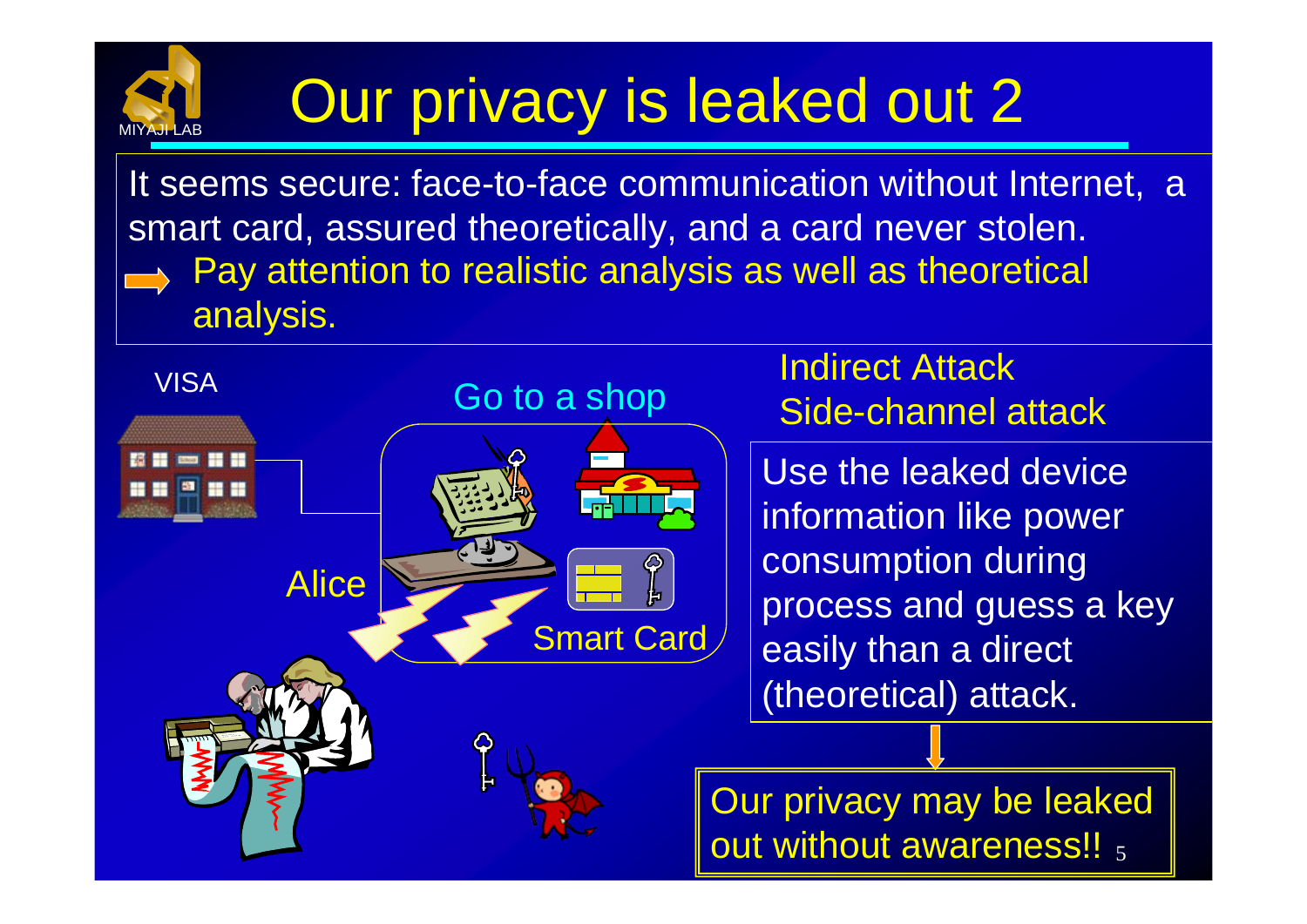# MIYAJI LAB

# Our privacy is leaked out 3

It seems secure by end to end encryption based on SSL/TLS.  $\implies$  Encryption is not enough. Anonymity (or pseudonym) is necessary.

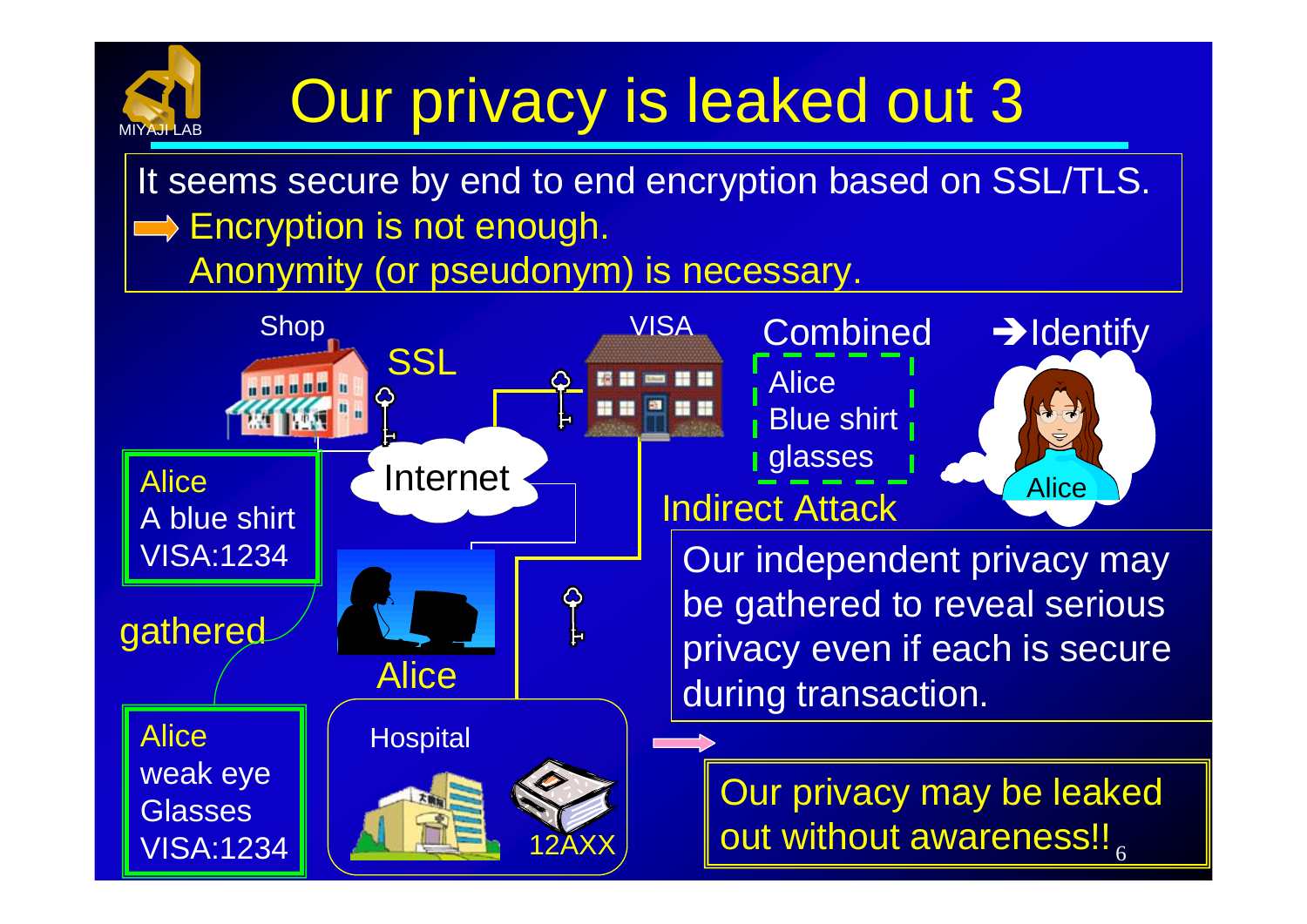### MIYAJI LABOur privacy may be leaked out 4

**Hospital** Go to a shop.  $\leftarrow$  Shop Borrow a book with RFID Go to a hospital. RFI home 12AXX linkable **12AX** Back to home **Library** What is privacy? – name, address and income are all? Our simple & various privacy such as location, opinion, idea, etc have been digitalized. Anonymity is not enough. Unlink-ability between information is necessay A person who loves horror A person who loves horror lives here. A person who loves horror stopped here.

is here.

12AXX

7

12AXX-horro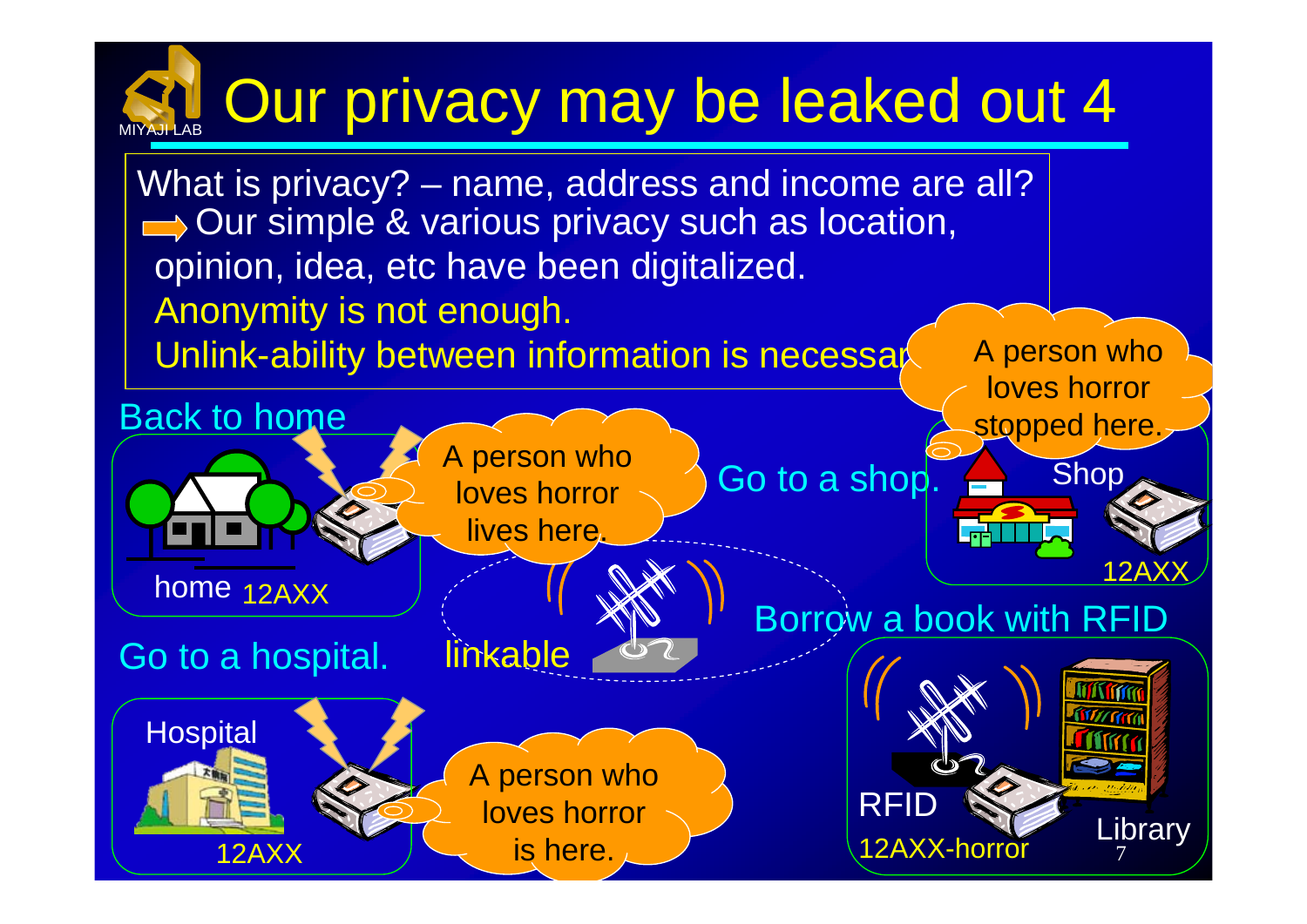#### Why our privacy may be leaked out? Because

- •Weak algorithm or implementation •We've lost a key (human fault) •Independent information are combined •Linkage among information
- What technology protects our privacy?

•Analyze a secure algorithm & implementation. •Key evolving algorithm: minimize damage of a lost key •Group Identification: authenticate without revealing private inf. •Probabilistic Encryption: randomize information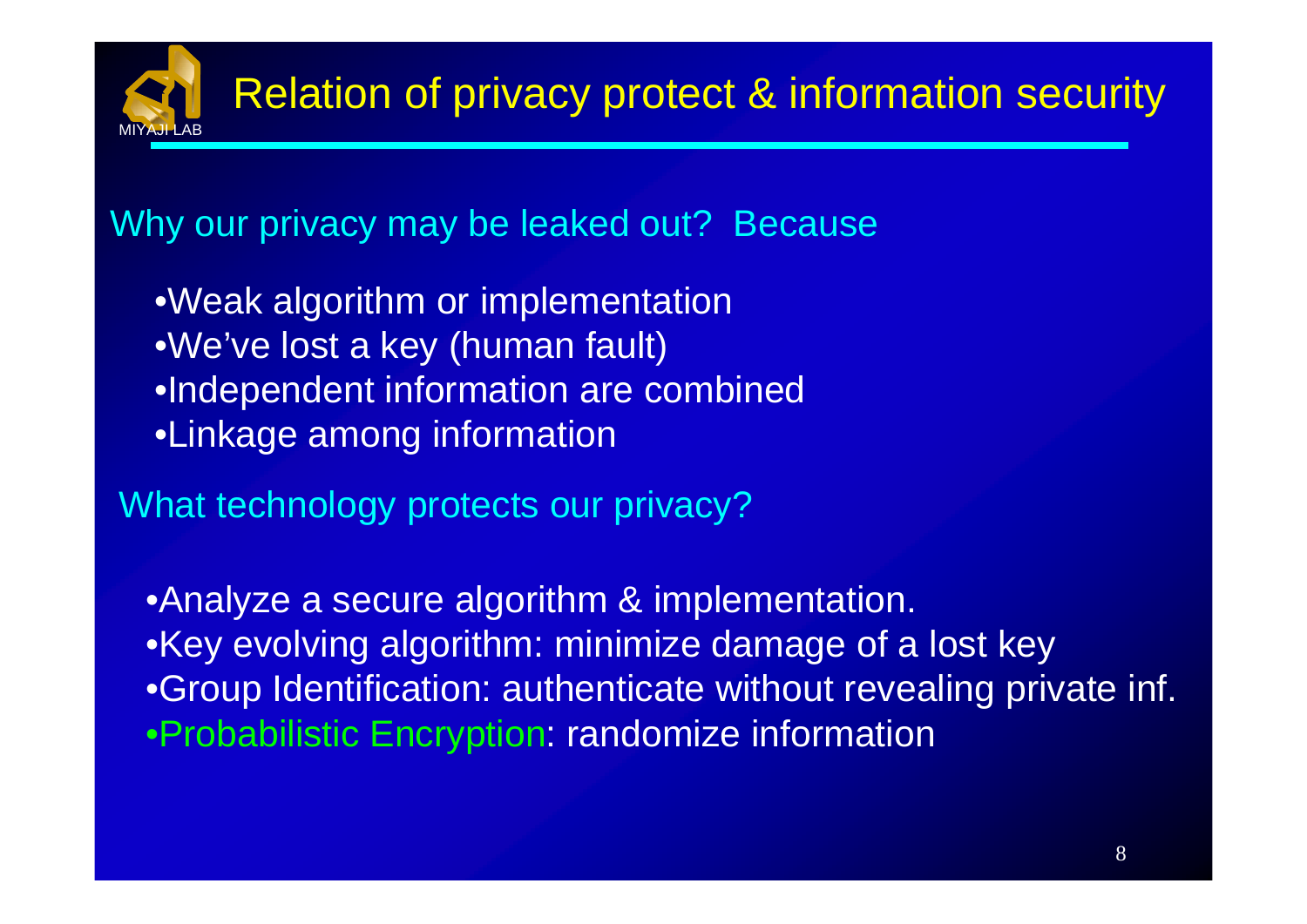

### Probabilistic Encryption

Deterministic Enc: A plaintext is encrypted to one cipher-text. Probabilistic Enc: A plaintext is encrypted to two and more different cipher-texts.

### Deterministic Encryption

| <b>AO</b><br>$\longrightarrow$ | SJAJIWE54S | $\longrightarrow$ | <b>"O</b> |
|--------------------------------|------------|-------------------|-----------|
| encryption                     |            | decryption        |           |

#### $^{\prime}$   $\Omega$ ' Cipher-text Space Probabilistic Encryption Encryption **Decryption** KE9SLIWEL IE8XJFN39 PQJ0D4NXH P849XKJSN ・・・ $^{\prime}$  ()<sup> $^{\prime}$ </sup>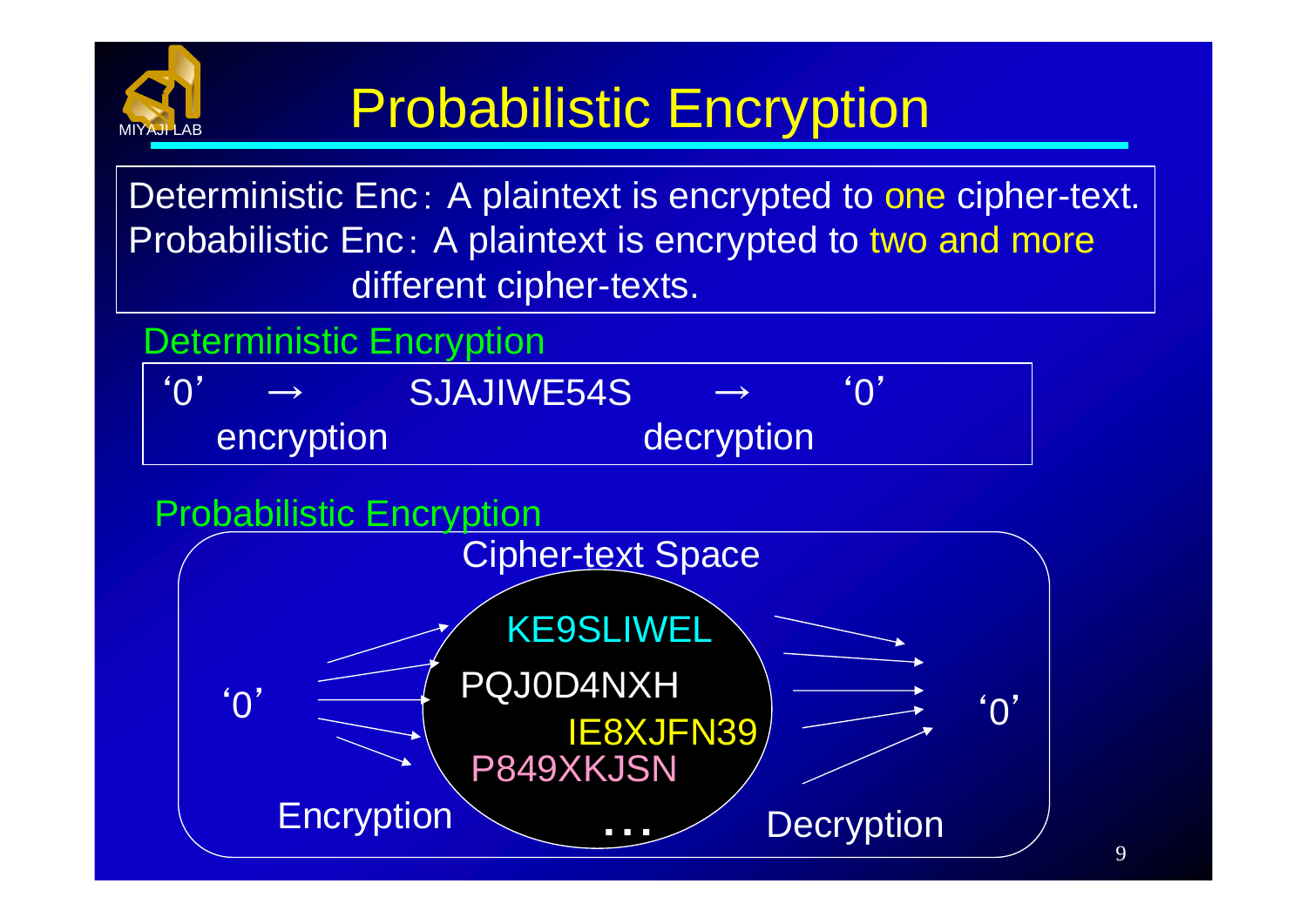#### MIYAJI LAB**Privacy Protection by Probabilistic Enc**

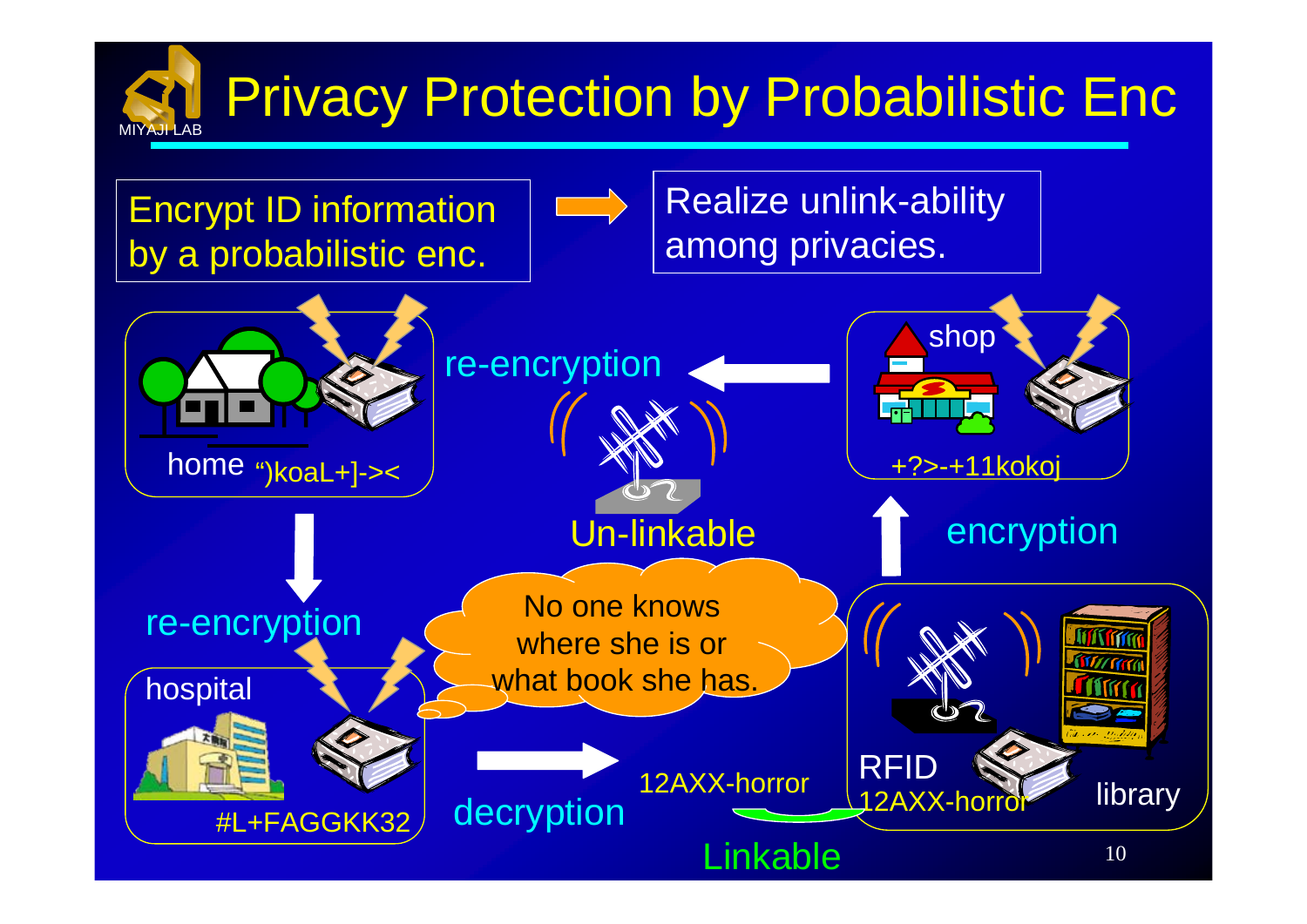# Protect Privacy by Security Integration

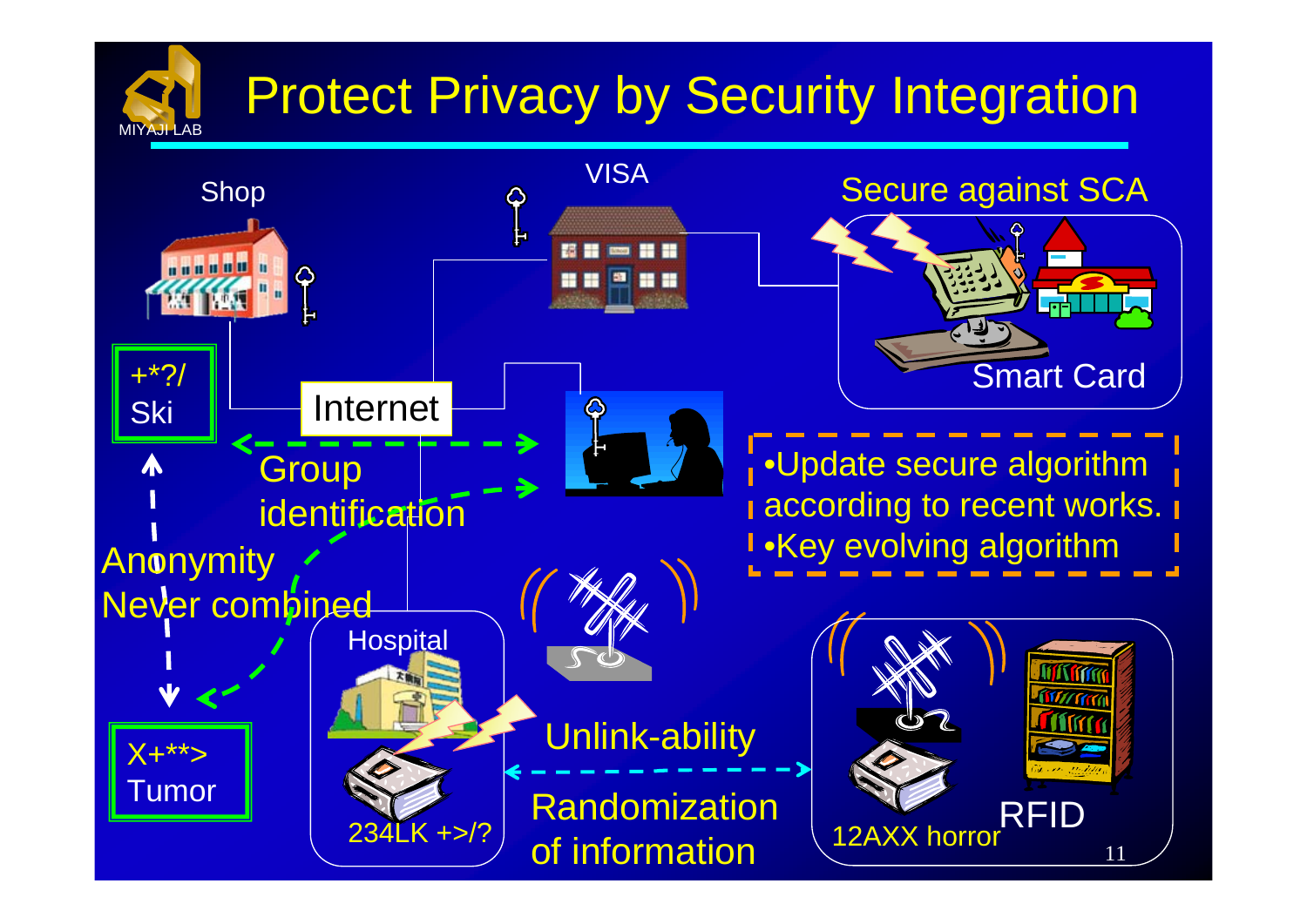

## Concluding Remarks

We have shown how information security protects our privacy.

- •Analyze a secure algorithm & implementation.
- •Key evolving algorithm ensures the security of a lost key.
- •Group identification realizes anonymous authentication.
- •Probabilistic encryption randomizes information.
- Is there another key technology?
- $\bullet$  Public verification realizes the transparency even if it is executed anonymously.

In future work, more flexible security integration will be required.

- • Give a way that a user can control the privacy level.
	- $\mathcal{L}_{\mathcal{A}}$ Security requirement depends on people or case.
- $\bullet$  Provide the minimum integration to various privacy level.
	- $\mathcal{L}_{\mathcal{A}}$  Each work is done independently and simple combination makes system huge and inconvenient.